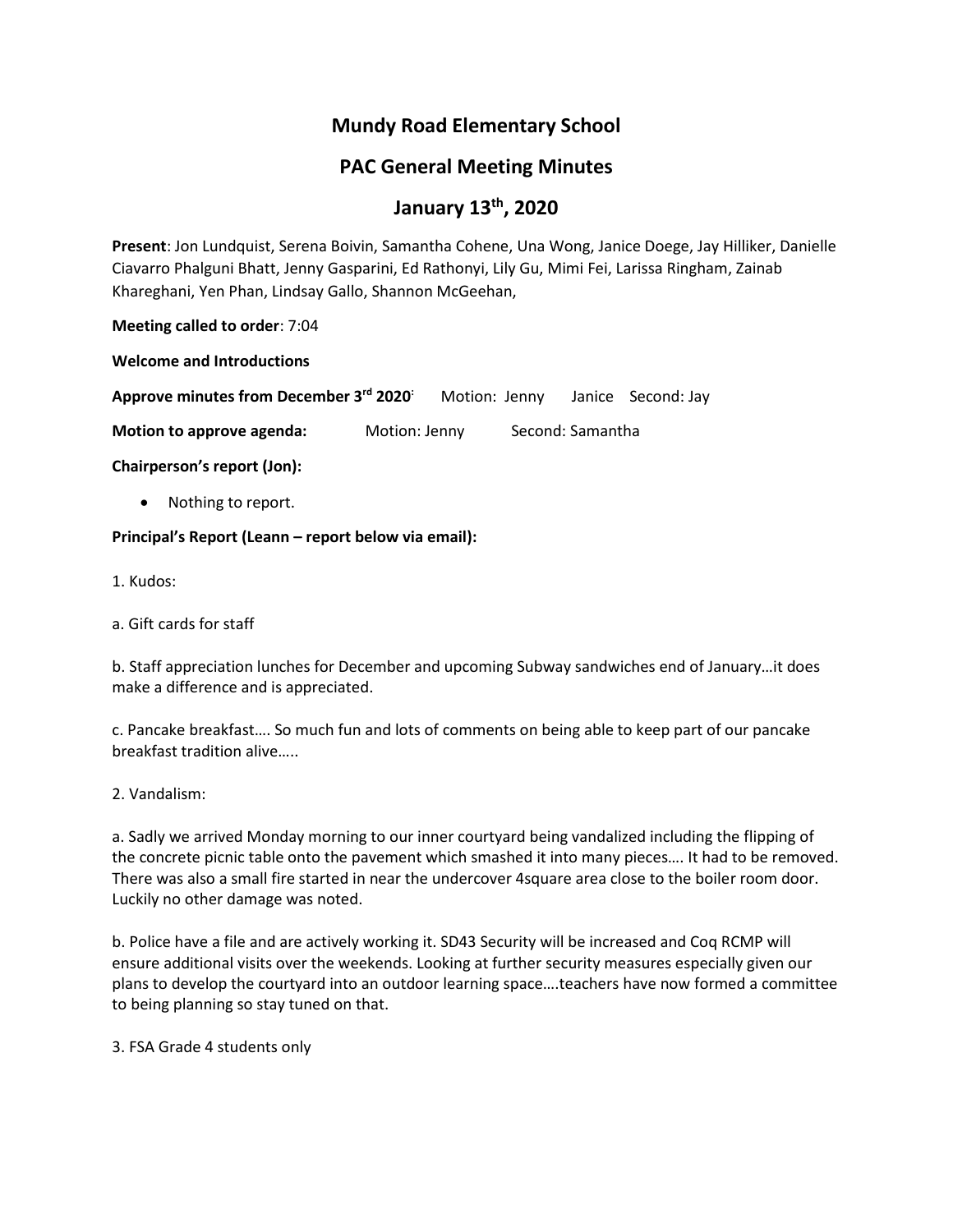a. Ministry has postponed these assessments once again. Originally scheduled for Oct 2020, they were moved to January 18 and earlier this week they informed us they were postponed once again until mid February. I will inform those grade 4 families of the change in date.

#### 4. Student Led Conferences

a. As one of our required 2 informal communication opportunities with families we have them scheduled for Feb 17 and 18th with early dismissals (1:30-1:40pm depending on your division). Because we can't invite families into classrooms with their child especially given more than one family is scheduled simultaneously, teachers will be sending home the samples the kids choose across subject areas along with a reflection sheet to guide the student led conversation with their parents/guardians at home. The materials will be sent home Feb 12th allowing families to find times that best fits them. Reflection sheets will be returned by Feb 18th either by scanning back or send with the child. The children's work sent home can remain at home to limit the amount of things going back and forth. Teachers will communicate with families their availability on Feb 17 and 18th after 1:40 for clarifying conversations that may be necessary regarding the student leds. Teachers will also be using this time to connect with the students learning from home.

#### 5. RAC—Random Acts of Caring Feb 14-20th

a. This provincial action that Harriette Change coordinates for our Mundy Road participants is happening Feb 14-20.

b. Rather than a select group of students participating we will have every child participate by creating a Valentine card (during Art classes) for the seniors living in a local long term care home. The cards will be created before Feb 5th and sit in "quarantine" for a week before Mrs. Chang delivers them to the home. We are quite excited about this project and being able to connect to our greater community.

#### 6. Pink Shirt Day Feb 24

a. Due to Covid protocols, Terry Fox Secondary is not offering the pink shirts for sale this year so families are encouraged to pull a pink shirt out of the closet or purchase one in the community. We are hoping to see a sea of pink on Feb 24th and we will have a TEAMS assembly that day to teach about the day and share kindness.

b. This has been placed in last week's newsletter and we will continue to highlight.

#### 7. PAC Wish List

a. See attached…

b. Only item concerned you would not be permitted to support is the SmartBoard light bulb replacements….

c. Wireless mics are to support teachers who are finding it challenging teaching with masks. I am sure kids are struggling to understand as well with the loss of facial expressions. We would like to start with 2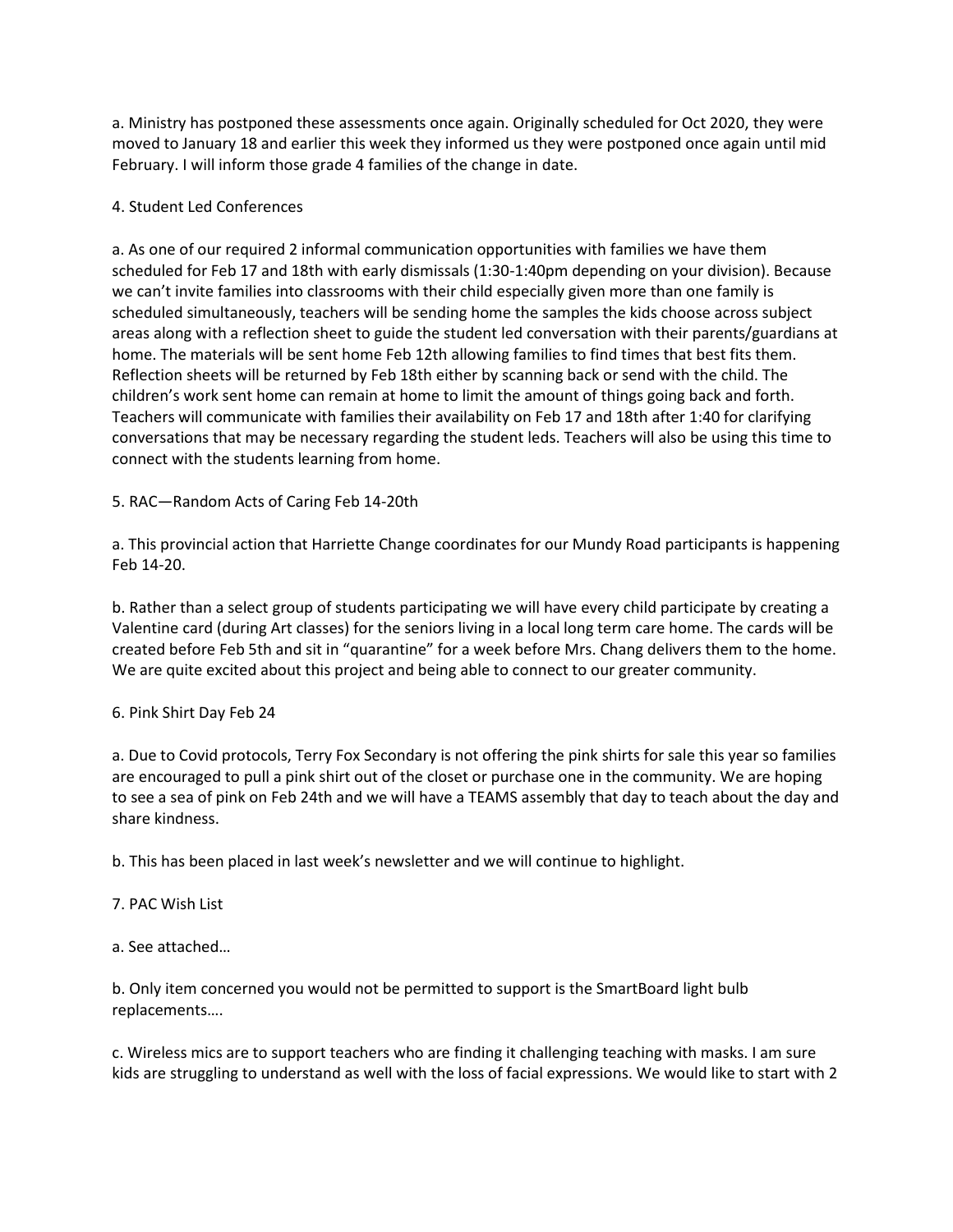to see if they work (we know we can use them in other areas as well). If they work well, then we could ask for more next year.

d. Bins for numeracy manipulatives…. With Covid we need to make individual bins for kids hence the cost of bins. There are 3 division of intermediate students.

e. All teachers are supportive of this submission

## **Treasurer's Report (Samantha):**

- See current budget report.
- Biggest expense for last month was teacher's gift, but we still need to deposit cheques from Purdy's and Flipgive.
- We are adding Jenny Gasparini as a cheque signer and removing Jamie Baker and Tamara Sherdahl as signers.

#### **Volunteer Coordinator (Jenny):**

• January 27<sup>th</sup> is the next staff appreciation lunch by Division 7, and they are going to order subway for the staff.

#### **DPAC (Shannon - absent):**

• Nothing to report, no recent meetings. No meetings have been set for 2021.

#### **Munch-a-lunch (Una):**

• Una would like to start doing popcorn or chip days, possibly later this month. MAL has an administration cost to it, which may not be worth it for \$1 treats - there was some discussion about whether we could do cash instead. Una mentioned that we could do a pre-order through MAL to get an idea of numbers, then pay in cash on the day.

#### **Hot Lunch (Jay):**

• Nothing to report at this time.

#### **Safety Coordinator (Janice):**

- Janice is still waiting to hear back from Leann about the plexi-glass in the classrooms. Issues remain around sanitizing the classrooms with the plexi-glass in place. Janice had some ideas about how this could take place (placing shields on either side of the classroom along the walls).
- The shields cost \$32 each, if the PAC wants to subsidize part of the cost.
- Janice will look into a speed reader for Austin Ave. in front of the school.

#### **Merchandising Coordinator (Phalguni)**

No report.

#### **Social Coordinators (Anita and Lindsay)**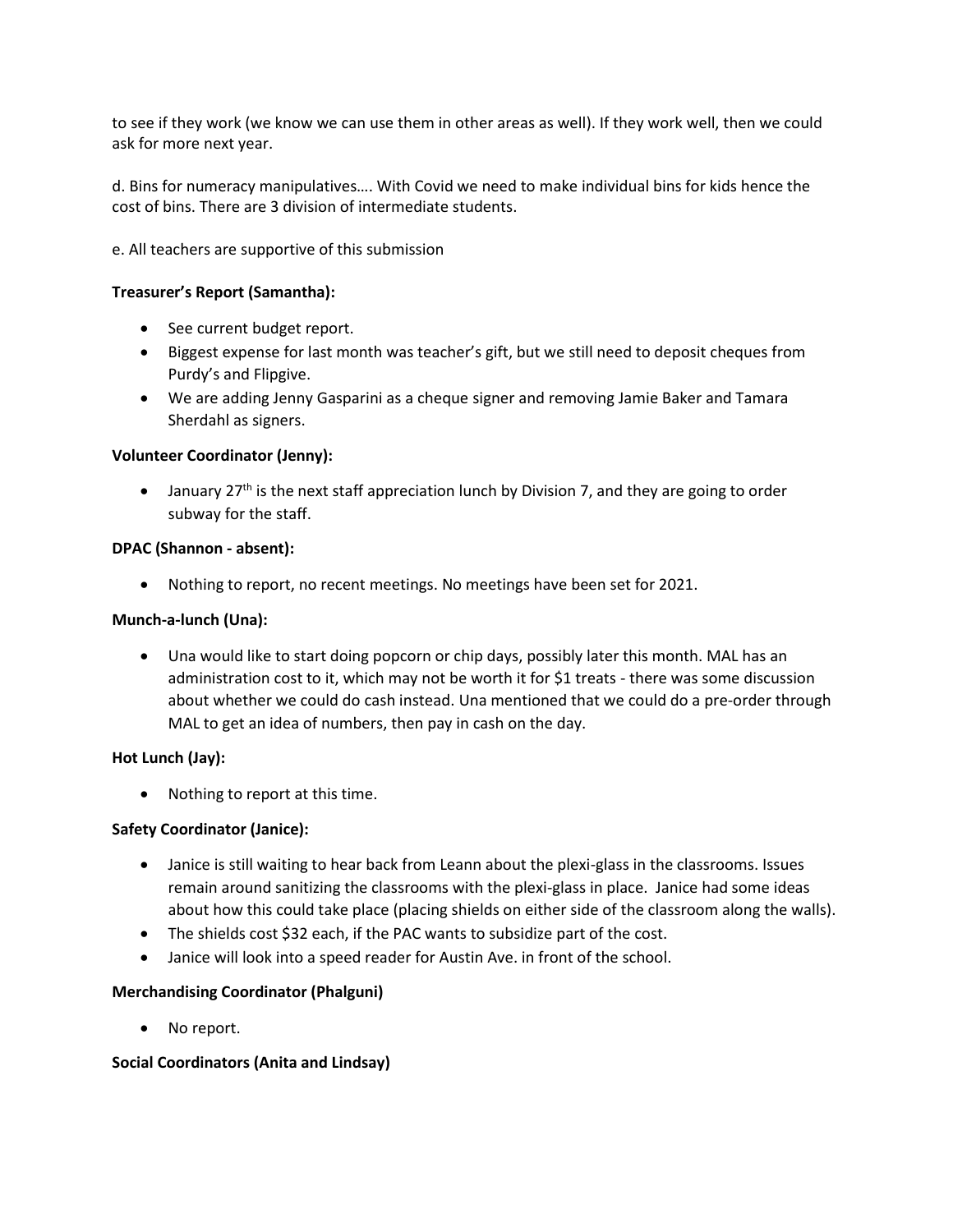• Only 6 people got back to Lindsay about wanting to be part of the talent show. Perhaps this could be coordinated with a pizza night? Lindsay still requires someone to edit the video clips into one cohesive file. We also need to figure out how to send the video out. Jon will add this to the newsletter for Friday.

## **Emergency Preparedness (Jay):**

- Nothing to report at this time. Jay is unsure about whether the emergency kits have been distributed to classrooms yet, but they are in the school.
- The kits are ready to be put on MAL for parent payment, whenever we are ready. Leah will send home an accompanying notice notifying parents. Jay will send the blurb for the newsletter to Jon and Una to look over.

### **Fundraising**

- Lindsay would like to do the Talent Show on Wednesday, February  $10^{\text{th}}$ .
	- $\circ$  Jenny said she could email Me 'n Ed's about holding a pizza night on the same day, however some parents said they were not happy with the pizza. Sushi was suggested as an alternative. Mimi said she could contact Mega Sushi to see if they would be interested in partnering for a fundraiser (with 10% of proceeds back to the school).

#### **Communications Coordinator (Jon)**

• Jon is continuing to update the minutes on the website and the weekly newsletter.

#### **Parent Education Coordinator (Shannon)**

- Nothing ne to report, just a reminder that Saleema Noon is coming at the end of April.
- Shannon inquired whether another parent education virtual session would be well-received. Lindsay asked about a workshop on picky-eaters. Samantha suggested a sleep consultant. Ed suggested something around guidance for remote-learning. Shannon suggested that it would be useful to hear from the parent community about where their interests lie, or perhaps combining two subjects into one area.
	- $\circ$  Una can put a type of "survey" onto MAL, that might be useful for parent feedback.

#### **New Business**

- Teachers' Wish List
	- $\circ$  Jon sent out the wish list to the Executive (see attached)– the total is \$2120. We can go over this next meeting. More clarification is needed from Leann is regards to the smartboard lightbulbs.
- Shannon shared some information about "Black Shirt Day" on Friday, January  $15<sup>th</sup>$  a movement to support the struggle for civil rights for racialized Canadians.
- Lindsay inquired about when Gradual Transition Learners are due back at school. Originally this date was set for January, however no news has been shared about this. Jon will check in with Leann about this.